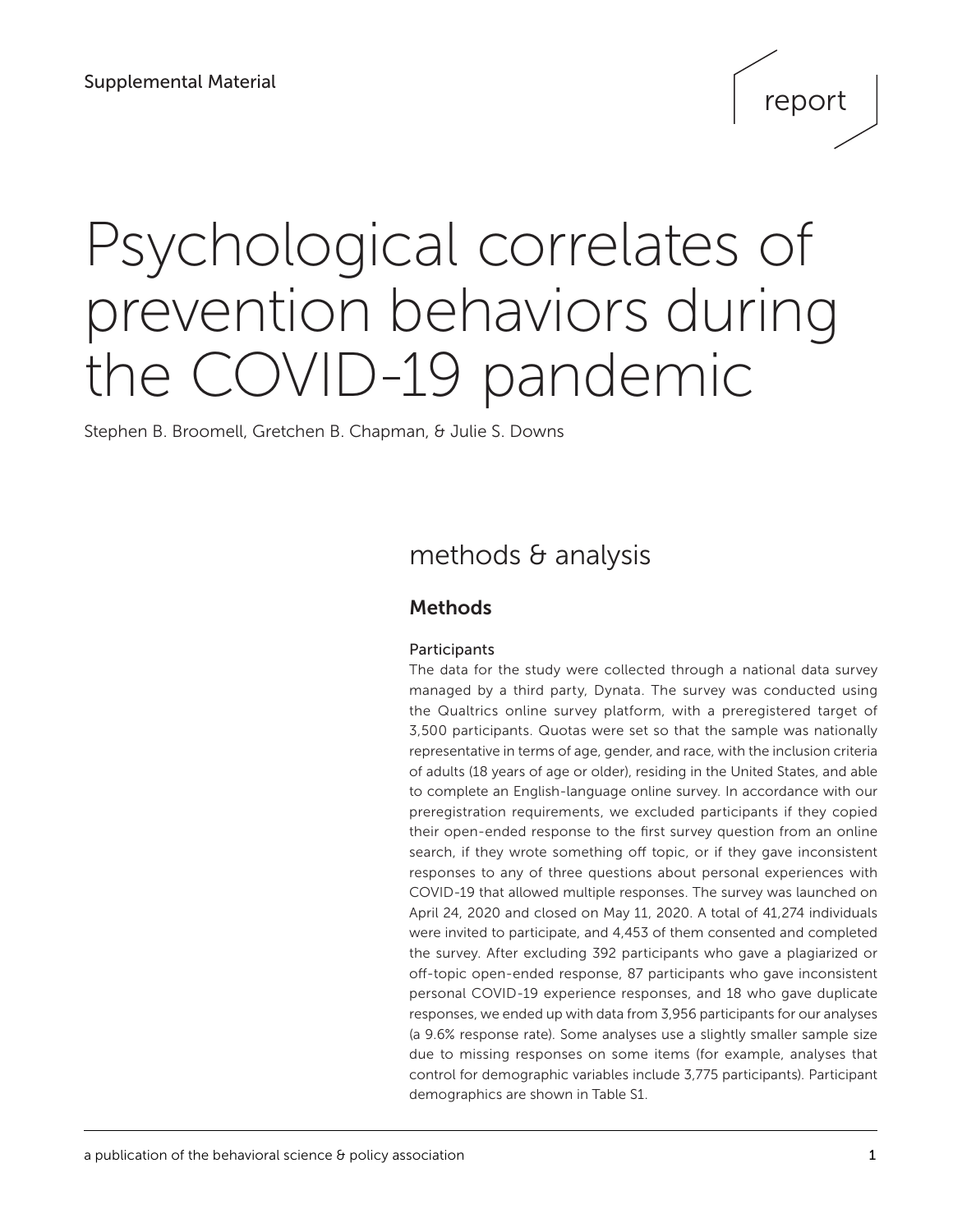| Characteristic                          | $\%$  | M    | Range     |
|-----------------------------------------|-------|------|-----------|
| Age (in years)                          |       | 48   | $18 - 88$ |
| Gender (female)                         | 52.65 |      |           |
| Marital status (married)                | 56.62 |      |           |
| Race (White only) <sup>a</sup>          | 64.96 |      |           |
| Asian                                   | 8.59  |      |           |
| Black or African American               | 13.22 |      |           |
| Hispanic                                | 11.50 |      |           |
| White                                   | 69.16 |      |           |
| Employed                                | 48.28 |      |           |
| Annual income <sup>b</sup>              |       | 3.59 | $1 - 5$   |
| Education (college degree)              | 59.15 |      |           |
| Chronic health condition <sup>c</sup>   | 21.82 |      |           |
| Political affiliation                   |       |      |           |
| Democrat                                | 42.34 |      |           |
| Republican                              | 29.73 |      |           |
| Other                                   | 27.93 |      |           |
| Support for Trump policies <sup>d</sup> |       | 3.68 | $1 - 5$   |

## Table S1. Sample demographics (*N* = 3,956)

<sup>a</sup>Participants could check multiple race categories. The designation "White only" refers to participants who checked the White category and no others.

bAnnual income was reported on a 5-point scale: 1 = *less than \$20,000,* 2 = *\$20,000–\$40,000,* 3 = *\$40,000–\$65,000,* 4 = *\$65,000–\$100,000,* 5 = *more than \$100,000.*

c This value represents the percentage of respondents who reported having asthma, diabetes, lung disease, or heart disease. dResponses were reported on a scale of  $1 =$  extremely supportive to  $5 =$  not at all supportive.

#### Recruitment

Participants were recruited by Dynata, which used a variety of communication methods to alert participants that a survey was available (for example, invitations and desktop and in-app alerts). To avoid self-selection bias, specific study details were not generally included in the invitation. Rather, participants were invited to "take a survey" and the details were disclosed later, when a survey had been selected for them to take within the system.

#### Study Design

Participants completed the survey online with a median completion time of 14.63 minutes. The study was preregistered at [http://aspredicted.](http://aspredicted.org/blind.php?x=9cp2xt) [org/blind.php?x=9cp2xt.](http://aspredicted.org/blind.php?x=9cp2xt) Relevant survey items are shown in Tables S2 and S3.

#### Statistical Analysis

Data reduction techniques combined individual survey items to form three behavioral measures (social distancing, respiratory hygiene, and mask wearing). Table S2 displays the survey items that measure performance of each of these behaviors along with mean responses and standard deviations. Each behavioral variable

(social distancing, respiratory hygiene, and mask wearing) was computed by averaging the responses to the items in the category.

Five predictor variables (perceived effectiveness, descriptive norms, anxiety, personal experience with risk, and perceptions of local environment) were similarly computed by averaging responses to the items in each category, as shown in Table S3. For the perceived effectiveness and social norms categories, we computed separate variables for each behavior. That is, we computed a variable measuring the perceived effectiveness of social distancing by averaging the two relevant items about social distancing, and we computed analogous variables measuring the perceived effectiveness of hand washing and of mask wearing.

We used one outcome variable, the number of contacts over the past seven days with people outside the household. The self-reported count of number of exposures was skewed, with 33% of participants reporting no contacts and some participants reporting more than 1,000 contacts over the past seven days. To normalize the variable, we use a natural log transformation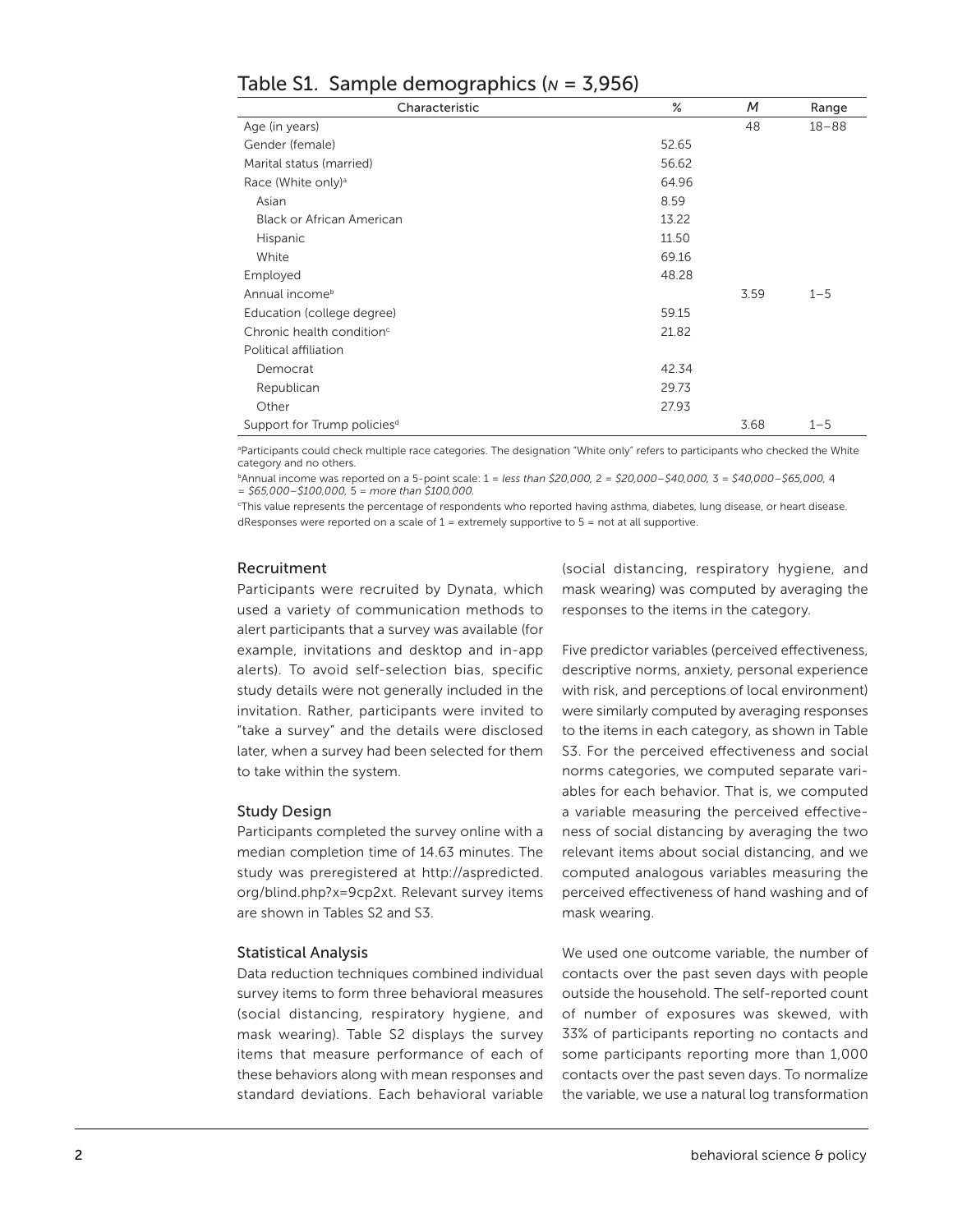## Table S2. Self-report measures of adherence to three protective behaviors recommended by the Centers for Disease Control and Prevention

| Survey item                                                      | м    | SD   |
|------------------------------------------------------------------|------|------|
| Social distancing                                                |      |      |
| In the past seven days, did you do any of the following?         |      |      |
| Tried to stay at home whenever possible                          | 4.33 | 1.01 |
| Talked to people by phone or video instead of in person          | 4.07 | 1.21 |
| Tried to stay at least 6 feet away from other people             | 4.40 | 0.93 |
| Reduced frequency of errands such as grocery shopping            | 4.02 | 1.20 |
| Try to use delivery services for groceries or other needed items | 2.53 | 1.62 |
| Respiratory hygiene                                              |      |      |
| How often have you been doing these behaviors lately?            |      |      |
| Wash hands frequently                                            | 4.36 | 0.89 |
| Avoid touching your eyes, nose, and mouth                        | 3.68 | 1.15 |
| Cover your cough or sneeze with a tissue                         | 4.27 | 1.07 |
| Mask wearing                                                     |      |      |
| How often have you been doing these behaviors lately?            |      |      |
| Wear a mask when away from home                                  | 3.95 | 1.32 |

*Note.* All responses were reported on a scale of 1 = *not at all* to 5 = *a great deal*. The 5-point scale labels were selected on the basis of prenormed wording to facilitate parametric analysis and combination (Krosnick & Presser, 2010).

# Table S3. Predictors of protective behaviors

| Survey item                                                                                                                                                                                                                         | M    | <b>SD</b> |
|-------------------------------------------------------------------------------------------------------------------------------------------------------------------------------------------------------------------------------------|------|-----------|
| Anxiety about COVID-19 (1 = not at all to 5 = extremely)                                                                                                                                                                            |      |           |
| In general, how anxious or worried do you feel about COVID-19?                                                                                                                                                                      | 3.15 | 1.18      |
| How worried are you about getting infected with COVID-19?                                                                                                                                                                           | 3.01 | 1.22      |
| How worried are you that you may spread COVID-19 to others without realizing you are infected?                                                                                                                                      | 2.89 | 1.29      |
| If you get COVID-19, how likely do you think it is that you will need hospital care?                                                                                                                                                | 2.82 | 1.17      |
| Personal experience of risk $(1 = yes, 0 = no)$                                                                                                                                                                                     |      |           |
| Have you or anyone you know ever tested positive for COVID-19, been told by a doctor they may<br>have COVID-19, or in the past week experienced any of the major symptoms of COVID-19 (fever, a dry<br>cough, shortness of breath)? | 0.28 |           |
| Perceptions of local environment $(1 = not at all to 5 = extremely)$                                                                                                                                                                |      |           |
| The number of people sick with COVID-19 has recently increased dramatically in my local area.                                                                                                                                       | 2.51 | 1.17      |
| Perceived effectiveness of protective behaviors $(1 = not at all to 5 = extremely)$                                                                                                                                                 |      |           |
| How effective do you think each of these behaviors is in preventing the spread of COVID-19?                                                                                                                                         |      |           |
| Social distancing                                                                                                                                                                                                                   | 4.20 | 0.95      |
| Washing hands frequently                                                                                                                                                                                                            | 4.25 | 0.90      |
| Wearing a mask when out                                                                                                                                                                                                             | 3.80 | 1.14      |
| How important is it to you to practice each of these behaviors right now?                                                                                                                                                           |      |           |
| Social distancing                                                                                                                                                                                                                   | 4.38 | 0.94      |
| Washing hands frequently                                                                                                                                                                                                            | 4.48 | 0.84      |
| Wearing a mask when out                                                                                                                                                                                                             | 4.06 | 1.18      |
| Social norms of protective behaviors (1 = not at all to 5 = a great deal)                                                                                                                                                           |      |           |
| How much do you think the general public is engaging in each of these behaviors? (Give your best quess.)                                                                                                                            |      |           |
| Social distancing                                                                                                                                                                                                                   | 3.49 | 0.96      |
| Washing hands frequently                                                                                                                                                                                                            | 3.60 | 0.91      |
| Wearing a mask when out                                                                                                                                                                                                             | 3.40 | 0.99      |
| How much do you think your friends and neighbors are engaging in each of these behaviors? (Give your best quess.)                                                                                                                   |      |           |
| Social distancing                                                                                                                                                                                                                   | 3.81 | 0.99      |
| Washing hands frequently                                                                                                                                                                                                            | 3.87 | 0.93      |
| Wearing a mask when out                                                                                                                                                                                                             | 3.57 | 1.12      |

*Note.* The predictors were measured by averaging scores on all items that assessed the predictor of interest. The 5-point scale labels were selected on the basis of prenormed wording to facilitate parametric analysis and combination (Krosnick & Presser, 2010).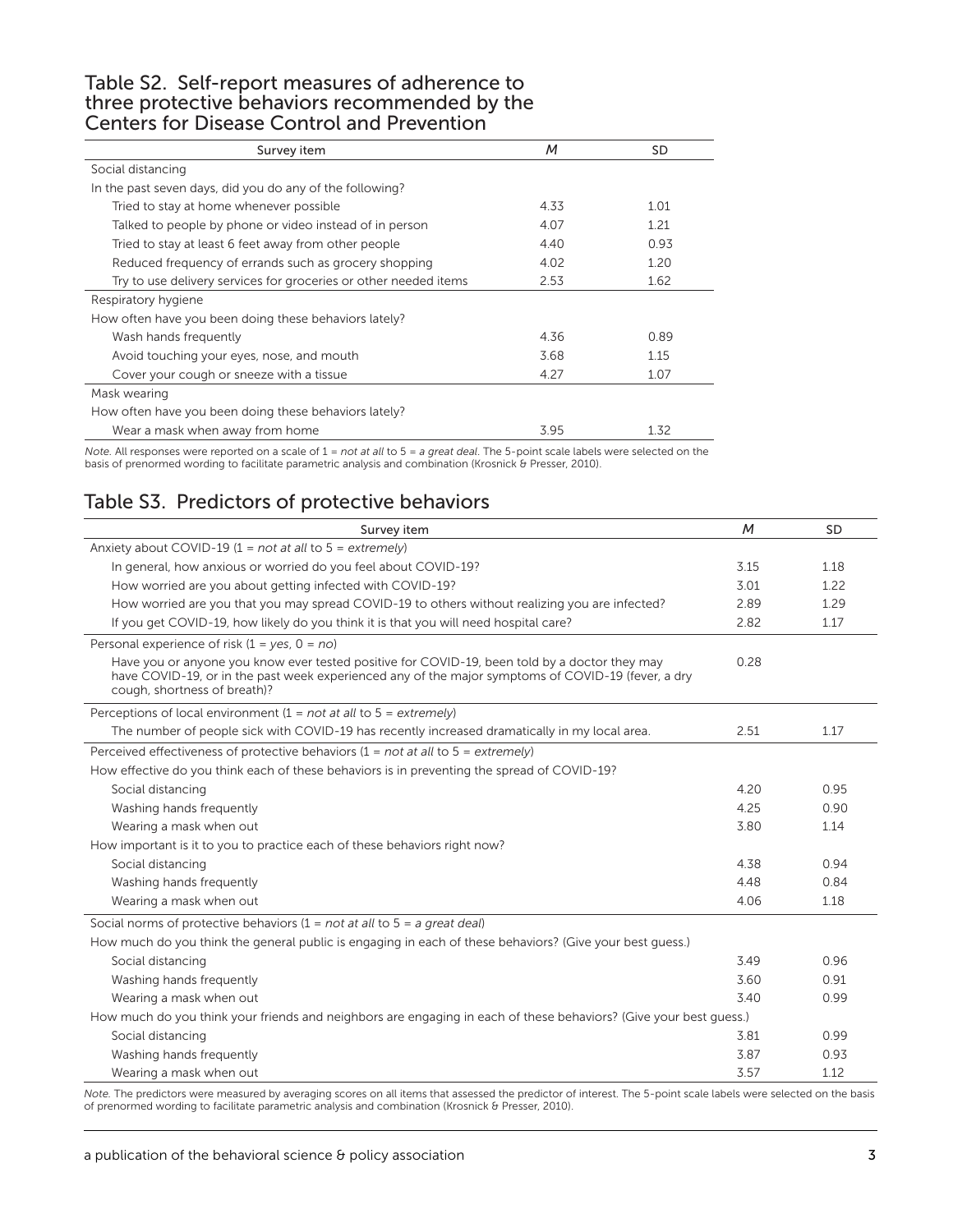and truncated the top 1% of responses. That is, the 40 participants who reported more than 119 contacts were treated as if they had reported 119.

Each of the three behavior variables was subjected to an ordinary least squares regression that included the five predictor variables all entered simultaneously. The perceived effectiveness and behavioral norm predictor variables were specific to the behavioral variable—that is, perceived effectiveness of social distancing predicted social distancing behavior, and so forth. An additional set of regression analyses controlled for the demographic variables of age (continuous), gender (indicator where  $1 =$  female), marital status (indicator where  $1 =$  married), race (indicator where  $1$  $=$  White), employment (indicator where  $1 =$ employed), income (continuous, 5-point scale), education (indicator where  $1 =$  college degree), health condition (indicator where  $1 =$  participant reports having asthma, diabetes, lung disease, or heart disease), and support for President Trump's policies and actions (continuous, 5-point scale). A bootstrapped mediation analysis with 5,000 samples examined the indirect path from perceived effectiveness of social distancing to self-reported social distancing behavior to number of self- reported contacts with people outside the household over the past seven days. All analyses were conducted in SAS 9.4.

#### Results

Table S4 shows the results of the ordinary least squares regression analysis with predictor variables entered simultaneously. Each regression shows the predictive relationship between the five psychological constructs and one of the three behaviors. For each of the three behaviors, perceived effectiveness is the strongest predictor and descriptive norms and anxiety are moderate predictors. The relative roles of descriptive norms and anxiety vary somewhat across behaviors, with anxiety playing a larger role than norms for social distancing behavior but norms playing a larger role for mask wearing behavior. Personal experience with COVID-19 risk is not predictive, and perceptions of incidence in the local environment is weakly but significantly predictive of social distancing and respiratory hygiene. Adding demographic controls to the regressions leaves the results relatively unchanged.

#### Mediation

Before analyzing the data, we selected social distancing behavior as our putative mediator because conceptually that behavior should be directly related to number of contacts. Also, before analyzing the data, we selected the five predictor variables to be included in the regression analyses reported above, and we decided ahead of time to test mediation of only the predictor variable that most strongly predicted social distancing behavior. Because perceived effectiveness is the strongest predictor of social distancing behavior, we examined the relationship between perceived effectiveness of social distancing and number of contacts as mediated by social distancing behavior.

A bootstrapped mediation analysis with 5,000 samples (Hayes, 2017) used perceived effectiveness of social distancing as the independent variable, self-reported social distancing behavior as the mediator variable, and number of contacts with people outside the household as the dependent variable. As shown in Figure 2, the analysis revealed a significant indirect effect, *B* = −0.17, 95% CI [−0.21, −0.14]. That is, perceived effectiveness predicted behavior, which in turn predicted contacts.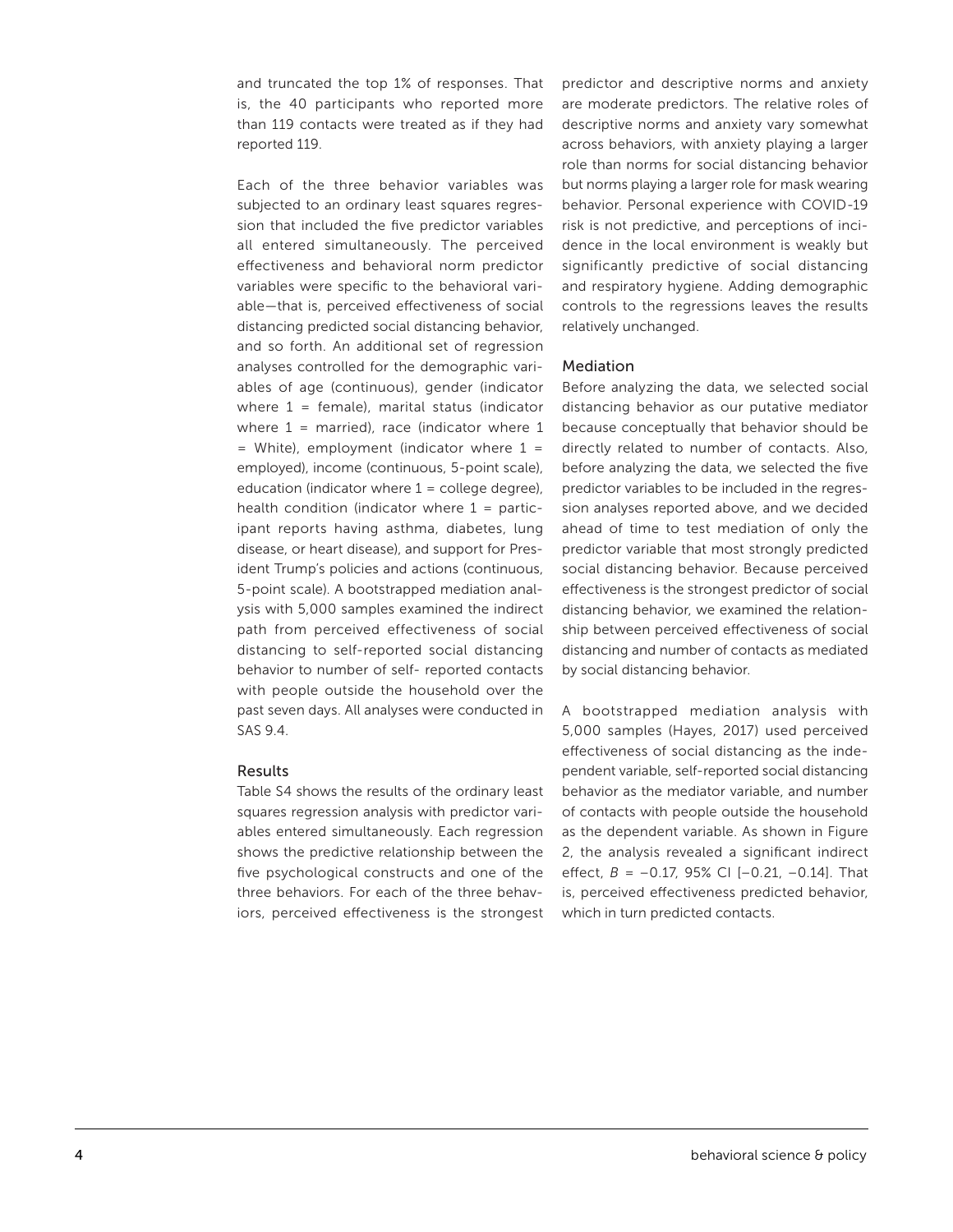# Table S4. Regression analysis

|                            | Model 1 |           | Model 2 |         |       |         |
|----------------------------|---------|-----------|---------|---------|-------|---------|
| Variable                   | B       | SE        | р       | B       | SE    | р       |
| Social distancing          |         |           |         |         |       |         |
| Perceived effectiveness    | 0.47    | 0.01      | < .0001 | 0.45    | 0.02  | < .0001 |
| Anxiety                    | 0.18    | 0.01      | < .0001 | 0.18    | 0.01  | < .0001 |
| Descriptive norms          | 0.07    | 0.01      | < .0001 | 0.07    | 0.01  | < .0001 |
| Personal experience        | 0.01    | 0.02      | .61     | $-0.01$ | 0.01  | .32     |
| Local environment          | 0.04    | 0.01      | .0002   | 0.04    | 0.01  | .0002   |
| Age                        |         |           |         | 0.00    | 0.00  | .0881   |
| Female                     |         |           |         | 0.12    | 0.02  | < .0001 |
| Married                    |         |           |         | 0.04    | 0.03  | .1328   |
| White race                 |         |           |         | 0.01    | 0.03  | .7463   |
| College educated           |         |           |         | 0.07    | 0.02  | .0055   |
| Employed                   |         |           |         | $-0.06$ | 0.02  | .0098   |
| Chronic health condition   |         |           |         | 0.07    | 0.03  | .0194   |
| Support for Trump policies |         |           |         | 0.02    | 0.01  | .0049   |
| Income                     |         |           |         | 0.04    | 0.01  | .0006   |
| Demographic controls?      |         | <b>No</b> |         |         | Yes   |         |
| $R^2$                      |         | 0.39      |         |         | 0.40  |         |
| N                          |         | 3,953     |         |         | 3,775 |         |
| Respiratory hygiene        |         |           |         |         |       |         |
| Perceived effectiveness    | 0.51    | 0.02      | < 0001  | 0.49    | 0.02  | < .0001 |
| Anxiety                    | 0.12    | 0.01      | < 0001  | 0.12    | 0.01  | < .0001 |
| Descriptive norms          | 0.14    | 0.01      | < .0001 | 0.15    | 0.01  | < .0001 |
| Personal experience        | $-0.02$ | 0.02      | .40     | $-0.03$ | 0.02  | .27     |
| Local environment          | 0.03    | 0.01      | .001    | 0.03    | 0.01  | .005    |
| Age                        |         |           |         | 0.00    | 0.00  | .002    |
| Female                     |         |           |         | 0.13    | 0.02  | < 0001  |
| Married                    |         |           |         | 0.07    | 0.02  | .003    |
| White race                 |         |           |         | $-0.06$ | 0.02  | .008    |
| College educated           |         |           |         | $-0.05$ | 0.02  | .042    |
| Employed                   |         |           |         | 0.06    | 0.02  | .007    |
| Chronic health condition   |         |           |         | 0.00    | 0.03  | .856    |
| Support for Trump policies |         |           |         | 0.00    | 0.01  | .849    |
| Income                     |         |           |         | 0.01    | 0.01  | .665    |
| Demographic controls?      |         | <b>No</b> |         |         | Yes   |         |
| $R^2$                      |         | 0.38      |         |         | 0.40  |         |
| ${\cal N}$                 |         | 3,953     |         |         | 3,775 |         |
| Mask wearing               |         |           |         |         |       |         |
| Perceived effectiveness    | 0.70    | 0.02      | < .0001 | 0.67    | 0.02  | < .0001 |
| Anxiety                    | 0.10    | 0.02      | < .0001 | 0.08    | 0.02  | < .0001 |
| Descriptive norms          | 0.22    | 0.02      | < .0001 | 0.23    | 0.02  | < .0001 |
| Personal experience        | 0.03    | 0.03      | .38     | 0.03    | 0.04  | .41     |
| Local environment          | 0.03    | 0.01      | .06     | 0.04    | 0.02  | .008    |
| Age                        |         |           |         | 0.01    | 0.00  | < .0001 |
| Female                     |         |           |         | 0.11    | 0.03  | .000    |
| Married                    |         |           |         | $-0.04$ | 0.04  | .309    |
| White race                 |         |           |         | $-0.10$ | 0.04  | .007    |
| College educated           |         |           |         | 0.02    | 0.03  | .659    |
| Employed                   |         |           |         | $-0.03$ | 0.03  | .316    |
| Chronic health condition   |         |           |         | 0.09    | 0.04  | .026    |
| Support for Trump policies |         |           |         | 0.03    | 0.01  | .003    |
| Income                     |         |           |         | 0.05    | 0.01  | .002    |
| Demographic controls?      |         | No        |         |         | Yes   |         |
| $R^2$                      |         | 0.48      |         |         | 0.48  |         |
| ${\cal N}$                 |         | 3,951     |         |         | 3,773 |         |

a publication of the behavioral science & policy association 5 5